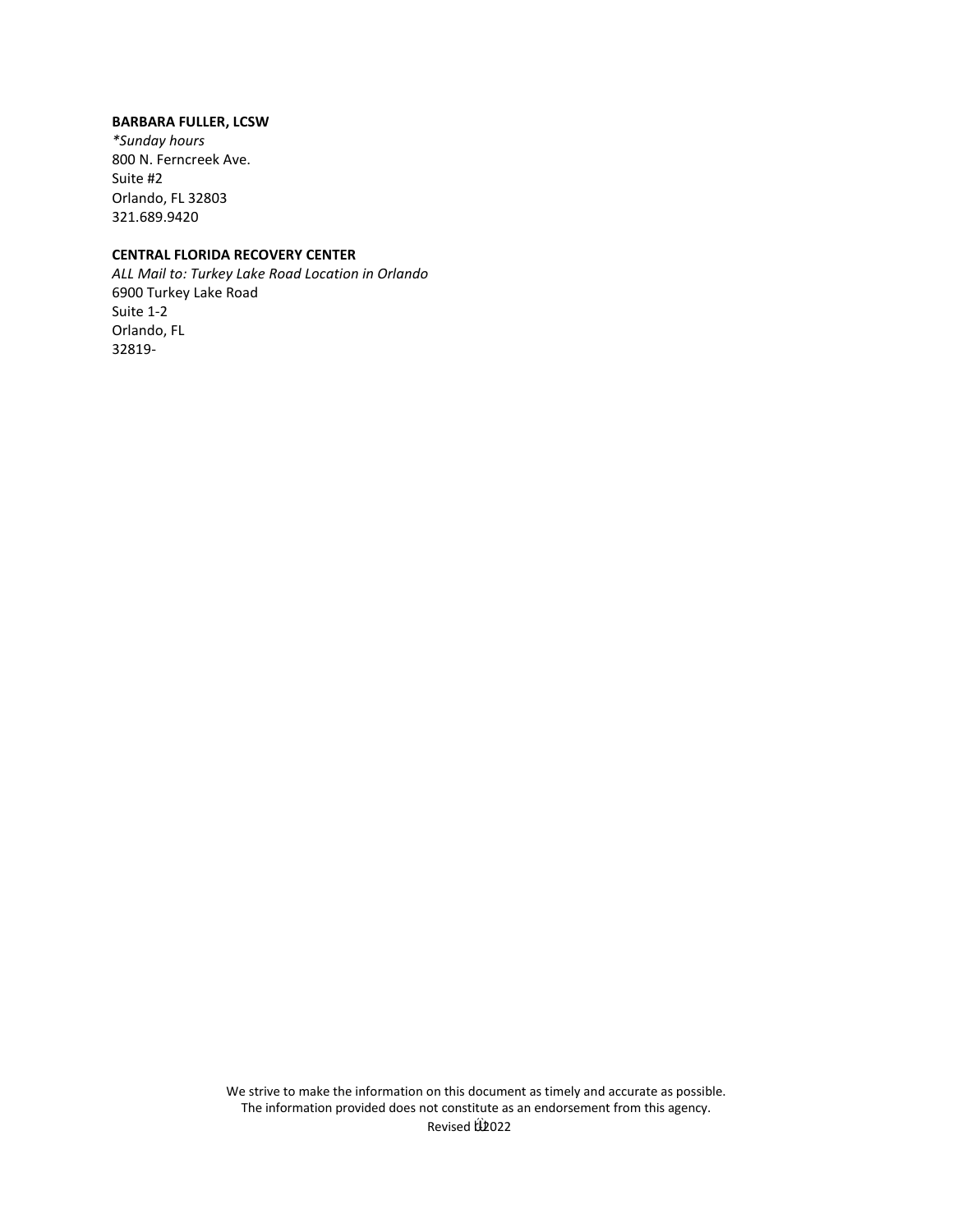## **ORLANDO WELLNESS INSTITUTE**

\**Spanish Available* 6220 South Orange Blossom Trail Suite 196-B Orlando, FL 32809 407.496.0935

## **SOUTHEASTERN COUNSELING CENTER INC.**

\**ALL Mail* 2445 Lee Road, Winter Park, FL 32789 Apopka Outpatient Tx 324 South Central Ave. Apopka, FL 32703 407.599.2073

#### **S.T.E.P.S. INC.**

\**Spanish Available* 1033 N. Pine Hill Road Suite 300 Orlando, FL 32808 407.522.2144

Orlando, FL 32808 1991 South Apopka Blvd. Apopka, FL 32703 407.884.2125

# **BREVARD COUNTY**

### **A COUNSELING CENTER. INC***.*

690 Friday Road ATTN: FSC Referrals Cocoa, FL 32926 321. 636.9941

## **ARCHWAY COUNSELING CENTER**

2401 N. Harbor City Blvd. (Unity Bldg.) Melbourne, FL 32935 813.482.2507

## **ASPIRE HEALTH PARTNERS, INC.**

*\* Spanish Available* 3905 Grissom Parkway Cocoa, FL 32926

4670 Lipscomb St. N.E. Suite 11 Palm Bay, FL 32905

321.637.1866 321.726.2889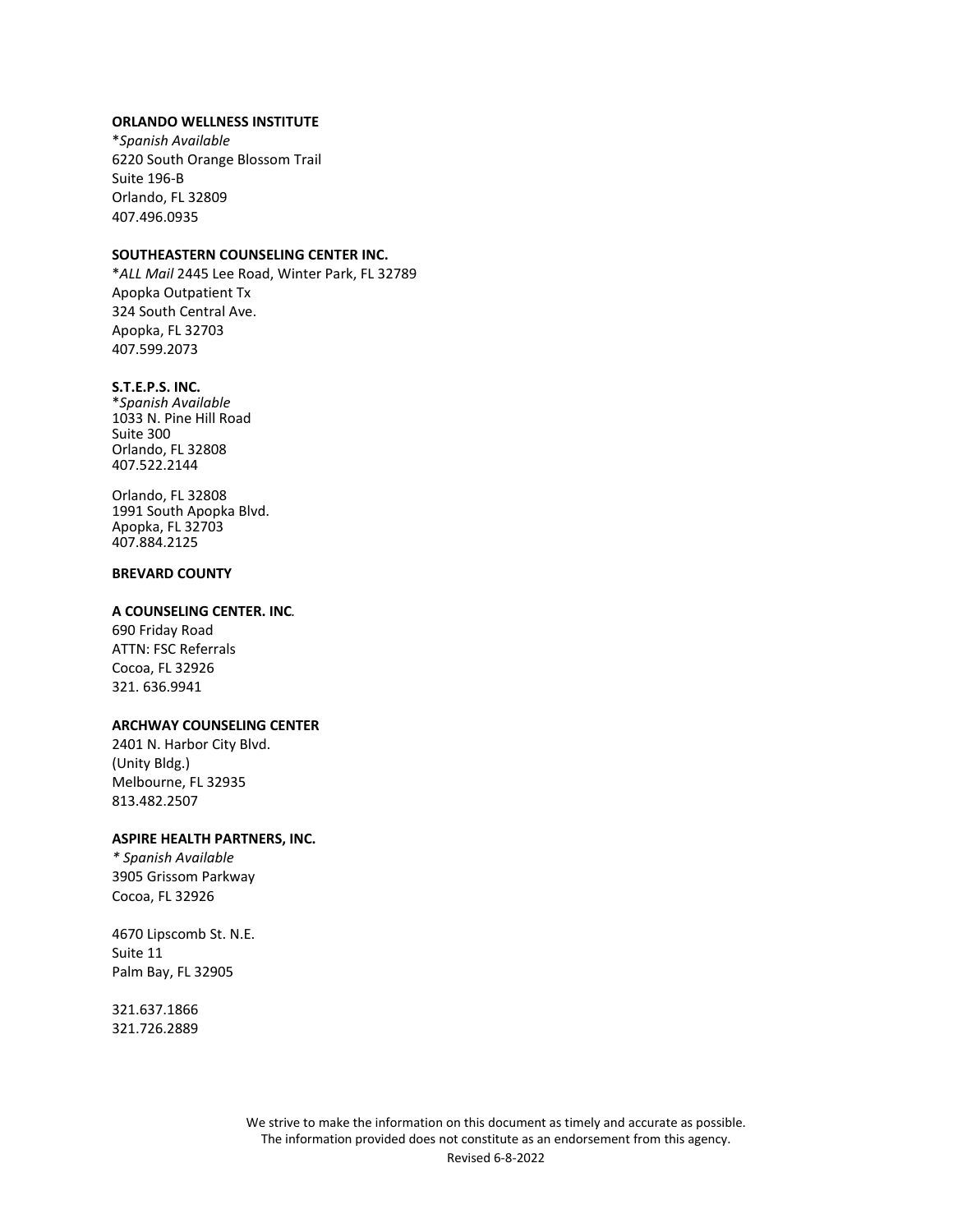## **BELL EVE, Inc. TREATMENT CENTER**

600 Florida Avenue Suite 204 Cocoa, FL 32922 321.735.4314

# **BREVARD OUTPATIENT ALTERNATIVE TREATMENT** *(B.O.A.T.)*

1227 S. Patrick Drive Suite 108 Satellite Beach, FL 32937 321.773.1111

# **LIFETIME COUNSELING CENTER, INC.**

\**Spanish Available* 505 Brevard Avenue Suite 106 Cocoa, FL 32922

1920 S. Babcock St. Melbourne, FL 32901. 321.632.5792

## **SPACE COAST RECOVERY, Inc.**

*\*ALL Mail to: 1215 Lake Drive, Cocoa, FL 32922 \*Previously COMMUNITY TREATMENT CENTER \*Spanish Available* 1215 Lake Drive Cocoa, FL 32922

1206 Main Street Titusville, FL 32796

2850 Lake Washington Road Suite 1 Melbourne, FL 32935 321.632.5958 or 321.632.8730

### **S.T.E.P.S. INC.**

2102 Sarno Road Suite 1 Melbourne, FL 32935 321.775.1520

803 N. Fiske Blvd Cocoa, FL 32922 321.637.7730